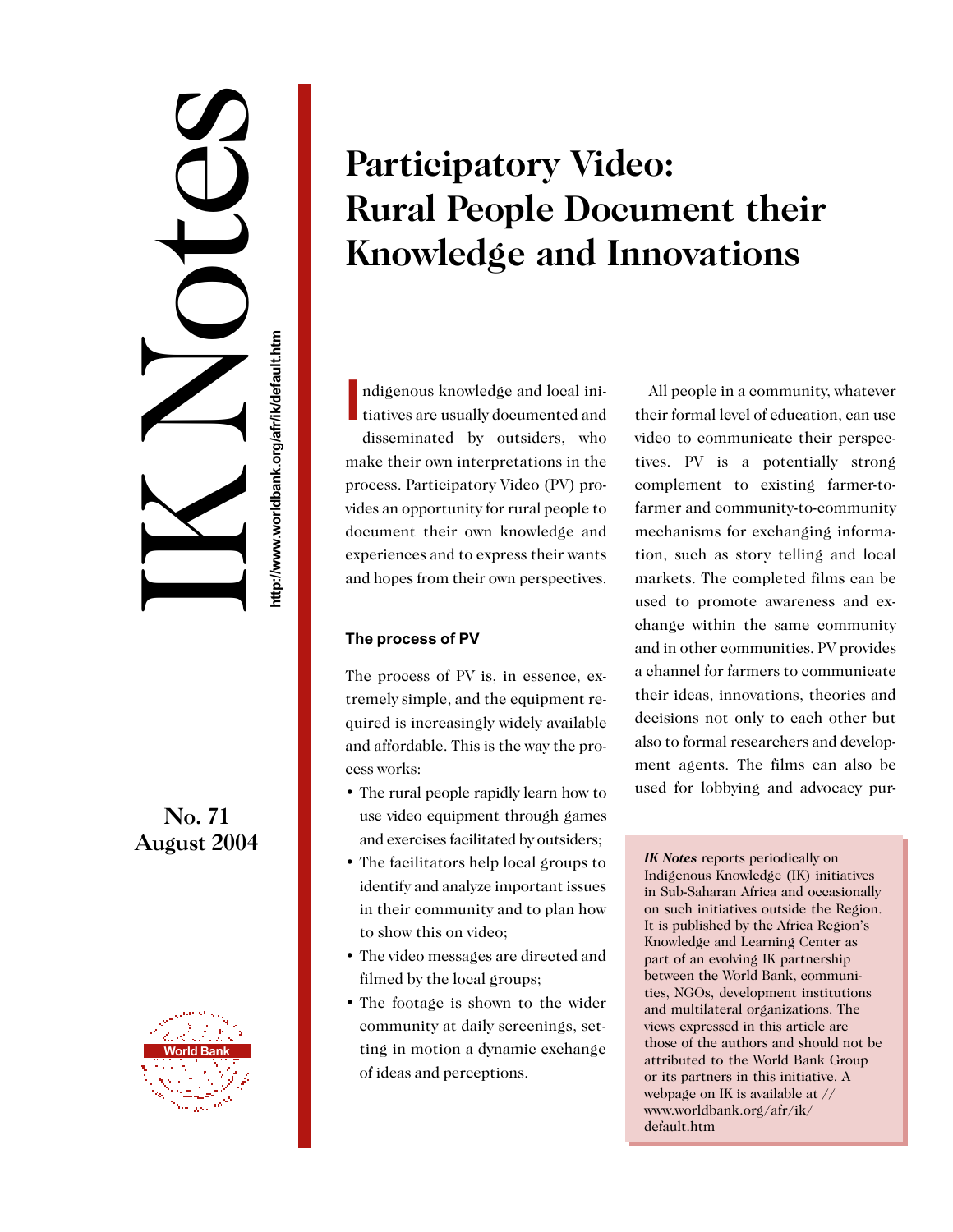poses by showing them to policymakers at the local, national or even international level.

PV presents an "inside" view in a lively way. The films can be easily understood and stimulate the interest of people at all levels. The video medium is easily transportable and easily shared; in other words, it has a big "spread effect".

#### **Example from Turkmenistan**

A recent example of PV is the Insight project carried out in 2003 in Turkmenistan, Central Asia, with support from the British Embassy and in association with the European Union Tacis program. Between 2001 and 2003, Tacis had set up five Voluntary Farmers Associations (VFAs). The aim of the PV activities was to help strengthen these fledgling communitybased organizations. The approach was to enable members from two of the VFAs to communicate what was involved in setting up such an Association and what they regarded as the benefits. By explaining the aims and objectives of VFAs in a clear way to local and national policymakers, researchers and international donors, the idea of farmer-led innovation was promoted and support for the VFA concept gained. This process also helped villagers to identify present challenges and opportunities for development and to explore ideas for the future.

One of the main problems identified by the villagers was that many of them had little knowledge of family farming. For 70 years, a centralized state-farm system had prevailed, in which each person's task had been very specialized. With the collapse of the Soviet Union in 1991 and the gradual deconstruction of the state farms, the villagers now lease land from the State and are responsible for every aspect of the farming process, including repairing irrigation systems and growing, harvesting and selling the produce in the newly-emerged free market.

The villagers emphasized the need to learn from the more experienced local farmers and to re-discover traditional methods of conserving water, storing produce, drying fruit etc. This traditional knowledge still exists, but is held by only a small number of individuals. There are also some individuals in the villages who were highly trained in their given area during the Soviet period and who are now applying this knowledge in their own household plots.

#### **Babakuly's film**

Babakuly wanted to make a short film, involving neighbours, friends and relatives, to explore the benefits of using greenhouses to maximize production on small household plots. He started his film by interviewing his uncle, the first in the region to build a greenhouse (30 years ago) and now successfully growing roses and cut flowers for the local market. The uncle explained the importance of sharing experiences since there was so much to learn. He also emphasized the need for the farmers to access greater scientific understanding: "We need to analyze the composition of our soils. If we knew how to do this, we could adjust the type and quantity of fertilizer used and increase productivity by up to three times!"

Babakuly then arranged a filmed discussion between him and a neighbour, in which they calculate that one fifth of the total yearly income from greenhouse-grown products (which sell for five times the price of seasonal vegetables) can cover all associated costs.

Babakuly ended his film by explaining that, despite obvious financial benefits, many farmers cannot use greenhouses because of either lack of knowledge or lack of funds for building materials. He suggested that locallymade videos could be used to convey information to the farmers, and that small, short-term loans should be made available to help them start.

The members of the VFAs were quick to appreciate the potential for video to record and disseminate the various kinds of knowledge more widely and to give less experienced farmers the chance to learn from the village "experts", innovators and keepers of traditional knowledge. Within a very short time, they were already planning and shooting their own short training films, showing tools they had developed, explaining how they were made, giving tips and advice on how to care for particular plants, and so on. They also decided to make a film with a local elder who was highly regarded as an innovator and specialist in growing flowers to sell on the market (see box).

During the process of making these short films, footage was regularly shown to the wider community in evening screening sessions. The villagers were proud to see themselves and their neighbours in the films and felt that their knowledge and experience were being recognized and valued. These community screenings also generated a local ex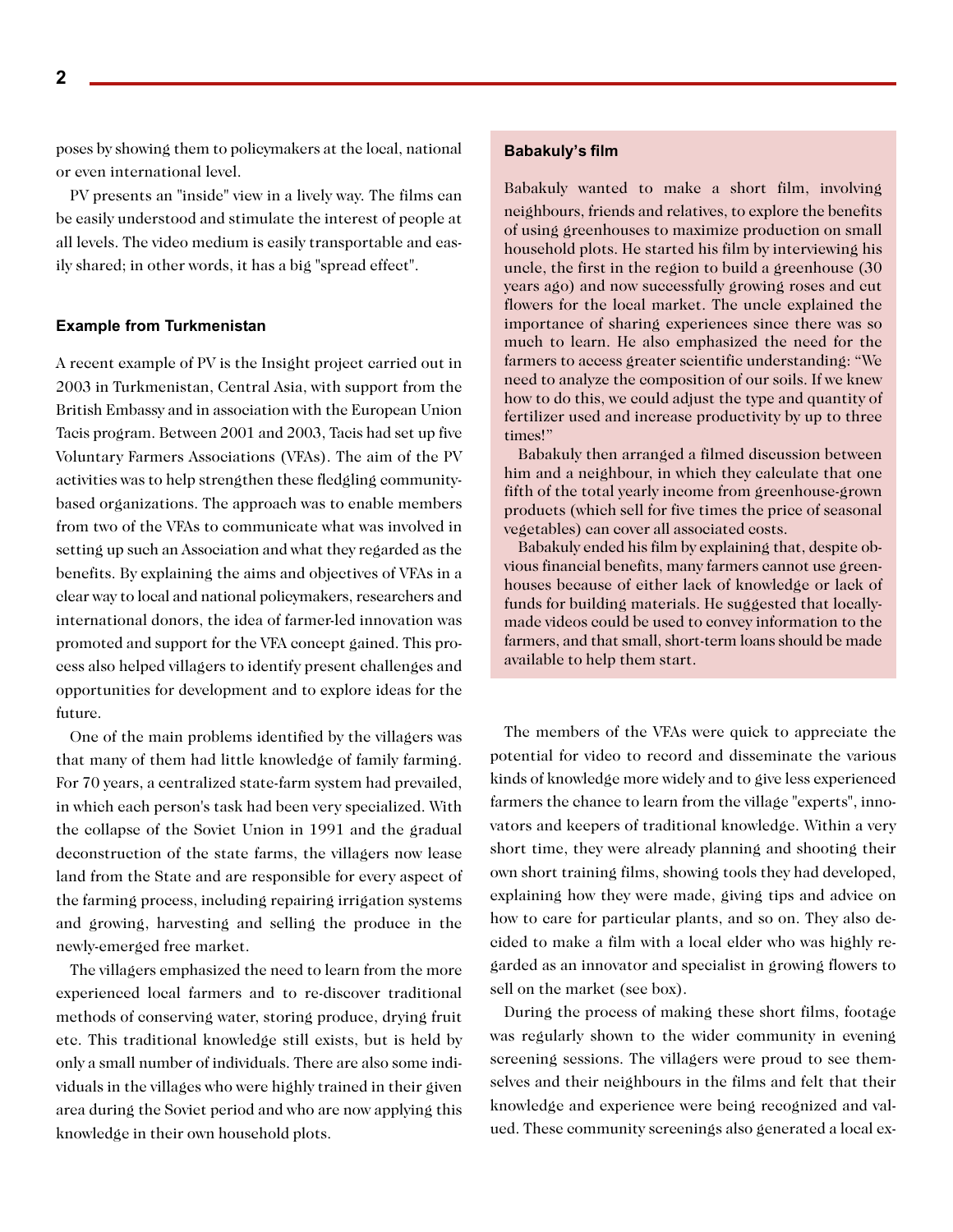change of ideas and experience and encouraged others to become involved in the PV project.

#### **Working with women**

In a Islamic country such as Turkmenistan, it is often a challenge to include women in the process of community action research. The team that was facilitating the PV process included a female trainee, who came from Ashgabat, the capital city. Her assessment was that the PV methods were able to achieve results in situations where other methods of Participatory Rural Assessment (PRA) had failed. She gave, as an example, the first workshop which local women attended. "The women didn't want to draw anything or discuss any issues. They told us they were too busy and wanted to go home. We then started to use participatory video tools and they became very excited. We did the 'Name Game', where each person has the chance to interview and film and speak into the camera. When we watched it together, they found it funny and were proud of what they had achieved. It really broke the ice and they became more confident and interested in our project. The next day they invited us to their house and gathered more women."

Local women were soon taking the video equipment around the village and conducting interviews with other villagers (generally women). They also produced short films. One of these focused on the mini milk processing plant installed by Tacis. Milk production and processing is an increasingly important means of income generation. Not all women know how to produce high-quality products and many are inexperienced in dealing with the needs and opportunities of a free market. Once again, video in the hands of local people was able to illustrate and share the ways in which old and new knowledge is equally important in post-soviet Turkmenistan.

These and many other essential aspects of village life and indigenous knowledge could not have been represented without the full participation of local women.

#### **Using the videos as workshop tools**

Within a month, the facilitator of the PV process in Turkmenistan compiled an edited collection of the short videos. This version was first shown to villagers in the communities where the films had been made. It was then used in other villages as a tool to provoke self-evaluation and situation analysis. The villagers could identify with the video messages made by people in the same situation as they were in. There was an approving murmur amongst the men in the audience when one farmer in the film displayed the tools he had developed for working in his greenhouses. Animated discussions followed the part of the film when a woman describes to her husband behind the camera how they prevent flies from damaging stored grapes by smoking them with a special plant (it transpired that this method was not practised, or had perhaps been forgotten, in this other village). Copies of the video were left with key people in the villages and with local video-lending shops. Insight and Tacis staff will continue to monitor and assess the impact of this work on the local level.

In Ashgabat, the capital of Turkmenistan, the PV facilitator arranged a screening of the completed film to 30 guests at the British Ambassador's residence. These included high-

| <b>IK Notes</b><br>would be of interest to:                                 |
|-----------------------------------------------------------------------------|
| Name                                                                        |
| Institution                                                                 |
| <b>Address</b>                                                              |
|                                                                             |
| Letters, comments, and requests for publications<br>should be addressed to: |
| <b>Editor: IK Notes</b><br><b>Knowledge and Learning Center</b>             |
| <b>Africa Region, World Bank</b><br>1818 H Street, N.W., Mailstop J8-811    |
| Washington, D.C. 20433<br>E-mail: pmohan@worldbank.org                      |
|                                                                             |